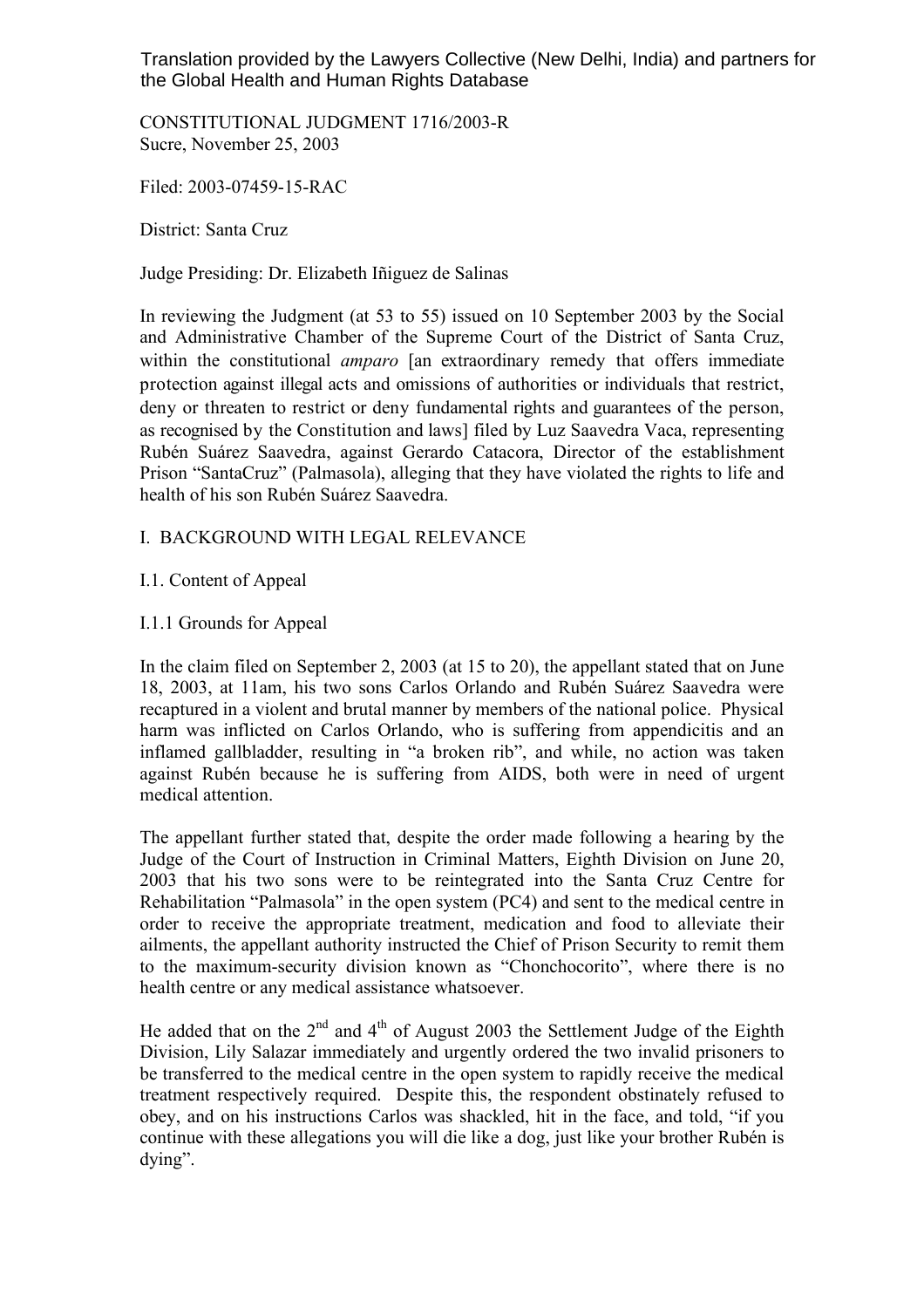In conclusion, based on the above, on behalf of his son Carlos Suárez, the applicant commenced a constitutional claim of *amparo* against the respondent, which was allowed by the Criminal Court of First Instance, which stated that the Director of the Court instructed that sufficient medical assistance were to be given to the detainees in the Micro-Hospital in PC4, and that the respondent wrongfully refused to comply with the resolution.

# I.1.2. Rights and guarantees supposedly violated

The applicant asserts that the rights to life and health of his son Ruben Suárez Saavedra have been violated.

I.1.3. Appeal authority and request

In accordance with the claim related, a constitutional *amparo* is raised against Gerardo Catacora, Director of the jail "Santa Cruz" (Palmasola), requesting that it be allowed with costs and that the court record be forwarded to the Public Prosecutor directing the following: 1) the immediate, permanent and continuing relocation of his son Ruben Suárez Saavedra to the medical facility of the open regiment PC.4 of the Central Prison; and 2) Permit access to all medications needed by him without any financial charge.

I.2. Hearing and Resolution by the Court of the constitutional *amparo*

At the public hearing held on September 10, 2003 (at 50 to 53), the following issues were raised.

# I.2.1. Confirmation and extension of the remedy

The appellant confirmed and reiterated the terms of the application and added a request that: a) the previous remedy of *amparo* was filed on behalf of the two brothers Suárez and Saavedra, but the Criminal Court declared it admissible only in respect of Carlos because with respect to the other claim there was no legal personality; 2) as the admission to hospital never eventuated, the immediate relocation and administration of medical care in the hospital at PC 4, regardless of whether the constitutional sentence, must be adhered to immediately or within 24 hours; and c) the court report is dated after to reflect a date after the passage of court orders.

I.2.2. Report of the Respondent Authority

The respondent authority's in its report (at 48 and 49) and in the hearing, stated the following: a) the claim should be dismissed on the basis of the provisions in art. 96.2 of the Constitutional Court Act (LTC), because there is another *amparo* claim raised by the applicant with the subject, object and cause identity; b) there has been strict compliance with the constitutional decision of August 19, 2003 that allowed the aforementioned remedy, having directed on that occasion the periodic and continuing review of both prisoners by the head of medical services; and c) "it is clear that the representative ordered the transfer of both inmates to the Closed Regiment of PC-3 'Chonchocorito' because it avoided the use of firearms and penitentiary violence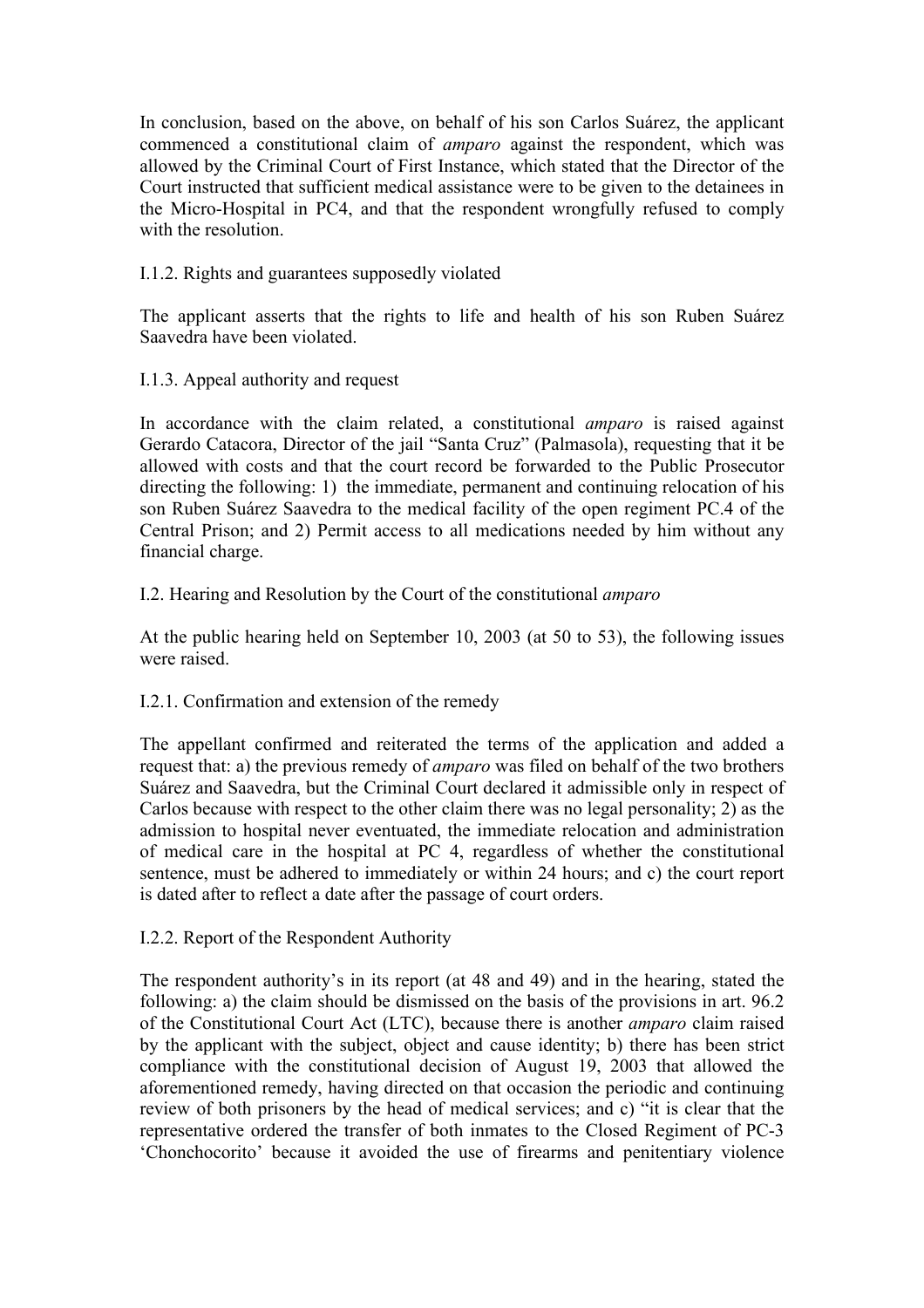more than once, given that they are repeat offenders and considered highly dangerous". It was requested that the claim be dismissed with costs and a fine.

### I.2.3. Resolution

The Judgement (at 53- 55) issued on September 10, 2003 by the Social and Administrative Chamber of the Supreme Court of the Judicial District of Santa Cruz, allowed the claim relating to the appellant's son, Rúben Suárez Saavedra receiving medical treating in the micro hospital of PC4 for the time set by the doctors, and finding the respondent authority responsible and liable to fines on the following grounds: a) the sentence of the previous constitutional *amparo* in relation to the applicant's children is contradictory because it excludes Rúben Suárez Saavedra and exclusively pertains to Carlos Orlando, and is pending execution because it is conditional on the issuance of the resolution of the Constitutional Court, art. 96.2) LTC not being applicable; b) the present claim must be addressed because it relates to constitutional rights to life and the health of a person, which are not curtailed by the confinement in a penitentiary, nor by conviction in criminal matters; and c) the provision of medical attention to the inmate interferes with the isolationary nature of unit "Chonchocorito", and the inmate should therefore be moved to unit PC4.

## II. CONCLUSIONS

Having reviewed and validated the background information, the following conclusions have been reached:

II.1. Based on the documents and works (at 3 to 6) it is evident that Carlos and Rúben Suárez Saavedra, were serving a sentence in the public prison when they fled, and were captured by the Police on June 18, 2003. They were brought before the Court of Instruction in Criminal Matters,  $8<sup>th</sup>$  Division, chaired by Justice Luis Hernando Pachi, on June 20, 2003 who determined that they were to be remitted to the Santa Cruz Rehabilitation Centre, to be treated at the hospital of unit PC4.

II.2 In the hearing of August 3, 2003 (at 8) that was held in the prison chamber, the Justice of the Eighth Criminal Division, Lily Salazar Valverde, ordered the Governor that Rúben Darío Suárez Saavedra was to be admitted to the hospital and appropriate laboratory testing be undertaken by medical examiners. In addition, she ordered that Carlos Orlando Suárez Saavedra be admitted to the prison heath centre and referred to the dentistry section.

II.3. On August 4, 2003 (at 9), Justice Lily Salazar Valverde instructed Hernán Isita Velasco, the Departmental Director of the Rehabilitation Centre "Santa Cruz", to provide immediate medical attention to the brothers Ruben Dario and Carlos Suárez Saavedra, and then provide medical examiner's certificates and laboratory test results.

II.4 The medical surgeon of Palmasola reported that Rubén Suárez Saavedra suffered from pulmonary tuberculosis, symptoms of depression and immunodeficiency, and suggested immediate consultation with specialists and the prison doctor (at 13).

11.5. The PC-3 Health Report, issued August 16, 2003 by the Head of Health Services (at 40) reports that in the daily visits to unit "Chonchocorito", it was evident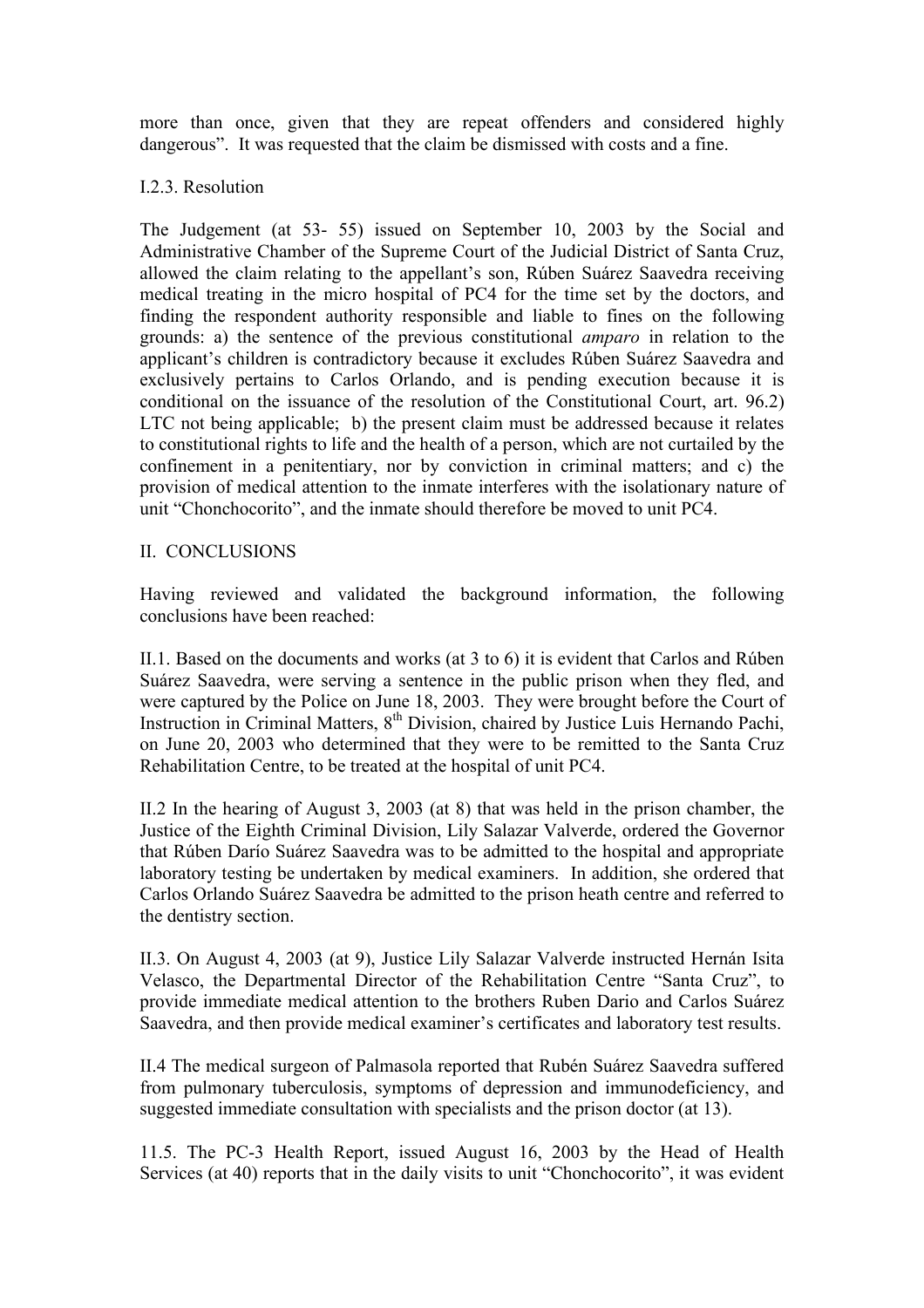that Ruben Suárez Saavedra received daily medical treatment for tuberculosis, and that he was permanently attended to by a SEDES doctor and that he refused to receive treatment in the other Hospital Centre on the 3<sup>rd</sup> floor, despite the court order.

II.6. Per the judgment delivered on August 19, 2003 (at 29 and 30) by the Criminal Chamber of the Supreme Court of the District of Santa Cruz, the claim for constitutional *amparo* filed by the applicant on behalf of his son Carlos Orlando Suárez Saanvedra was allowed and the constitutional *amparo* filed in relation to his son Rubén Dario was dismissed, on the basis of insufficient standing.

The Constitutional Court endorsed the above resolution, by means of SC 1540/2003- R of October 30.

11.7. The Medical Care Centre of Palmasola reported on September 10, 2003 (at 46) that the inmate Ruben Suárez Saavedra was receiving treatment for pulmonary tuberculosis, displayed symptoms of depression and was suffering nasal obstruction, and suggested consultation with specialists, and the continuation of treatment of tuberculosis.

### III. LEGAL GROUNDS OF JUDGMENT

In the present claim for the remedy of *amparo* the appellant asserted that the Director of the Santa Cruz Penitentiary (Palmsola), by failing to finalise the transfer of his children Carlos Orlando and Rubén Suárez Saavedra to the medical centre at the Open Regiment, thereby ignoring court orders and the constitutional resolution that allowed the remedy of *amparo* in favour of Carlos Orlando, have violated the right to life and health of his son Rubén. Accordingly, the purpose of the review is to analyse whether this situation should be granted the protection sought.

III.1. The constitutional *amparo* was instituted as an extraordinary remedy that offers immediate protection against illegal acts and omissions of authorities or individuals that restrict, deny or threaten to restrict or deny fundamental rights and guarantees of the person, as recognised by the Constitution and laws.

III.2. The Acquired Immunodefiency Syndrome (AIDS), as declared by SC 26/2003- R of January 8, constitutes a disease that is, at present, incurable, progressive and fatal. It attacks the CD4 cells, which are an essential part of the human immune system, introducing their genetic code in them and forcing them to reproduce the virus, at the same time as destroying them. When the virus has managed to destroy a considerable part of the immune system, immunodeficiency occurs, subsequently enabling the development of so-called "opportunistic" cancers and infections, resulting in gradual and inexorable deterioration of the body carrying the disease, in the absence of a remedy that eliminates the virus itself. It is considered a "catastrophic" illness, given the personal, family and economic problems that it causes, as well as the irreparable damage to health, psychological problems suffered by the patient and the breakdown in workplace, social and family relationships, as well as the high cost of treatment.

In the same ruling, this Court declared the following: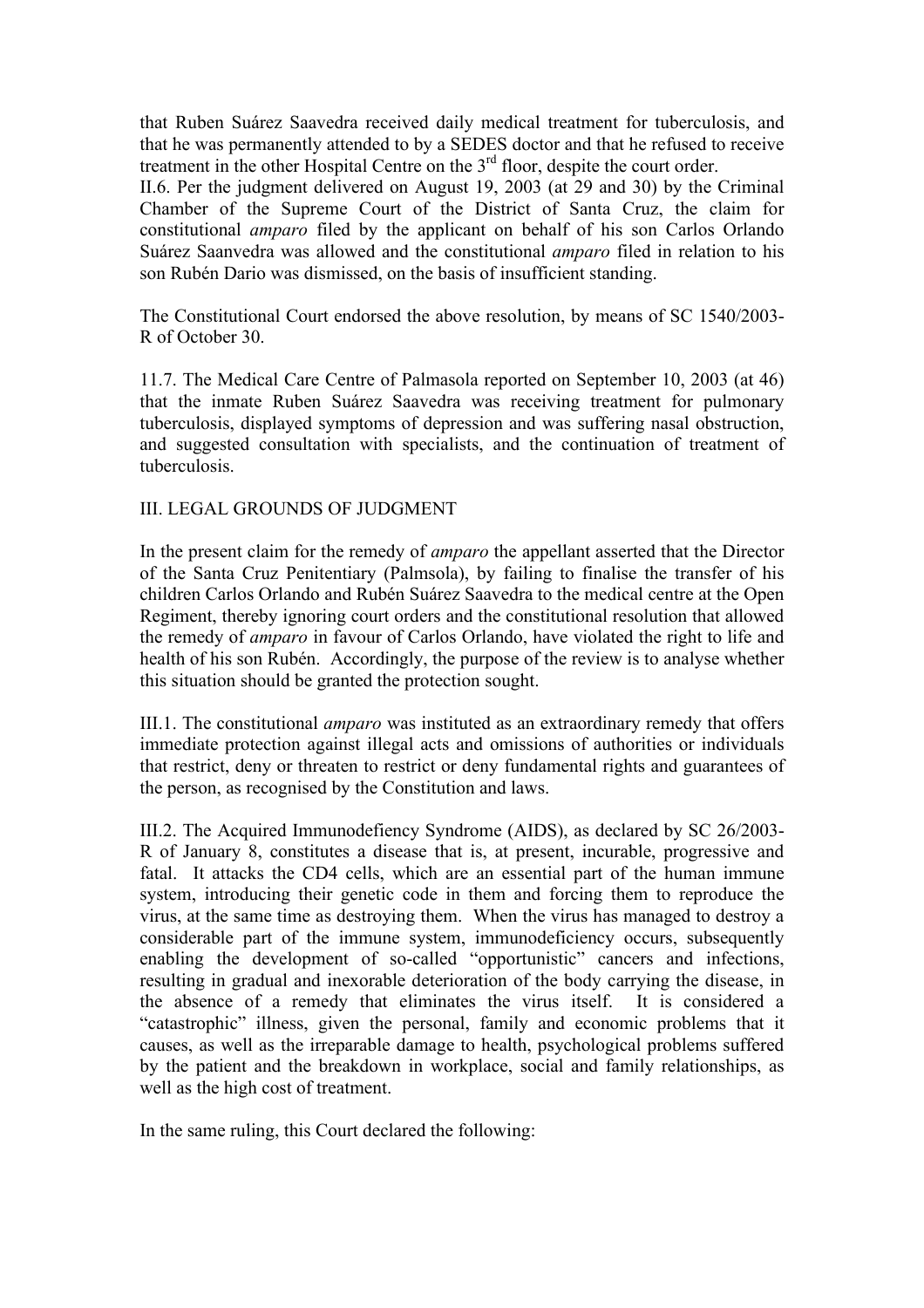"The right to life, as proclaimed in SC 687.2000-R, is the most important legal entitlement of those enshrined in the Constitution, and it heads the list of fundamental rights stipulated in art. 7. It is the right of every person to be and exist. Its essential characteristic is that it is the basis for the exercise of other rights, as life itself is the indispensable prerequisite to possessing rights and obligations. The right to life is an inalienable right of the person that the State is obligated to respect and protect."

As stated by this Court in SC 411/2000-R, the right to life is the origin from which the other rights stem, so that its exercise cannot be hindered by bureaucratic procedures or subject to appeals, especially when the possessor of the right is at a serious risk of dying. For this reason, in addition to proclaiming the right, the Basic Law institutes mechanisms to protect the real and effective exercise of the right to life. Specifically, art. 158 requires the State to defend humankind, by protecting the health of the population, ensuring the continuity of livelihood and rehabilitation of disabled people, and requiring as well that the State establish a "social security system" based on the principles of universality, solidarity, unity of management, economics, opportunity and effectiveness.

The right to health is the right by virtue of which individuals and social groups specifically the family—as holders of this right, can demand, as taxpayers, that the organs of the State establish adequate conditions so that they can achieve an optimal state of physical, mental and social wellbeing, and ensure that these conditions are maintained. The right to health does not just mean the right to be free of disease; it also entails the right to an existence with quality of life.

In our legal system, the right to health is a fundamental right that must be subject to even greater protection when it is linked to the primary right to health or human dignity, especially in the case of vulnerable members of the population, such as children, people with disabilities, seniors and the terminally ill.

III.3. The Law on the Enforcement of Criminal Sentences (LEPS) 2298, of December 20, 2001, in art.5, provides that "In the established penitentiaries, respect of human dignity, constitutional guarantees and human rights prevails. Cruel, inhumane and degrading treatment is prohibited." Similarly, art. 9 of the cited Act establishes that a detainee may exercise those same rights as those not imprisoned.

In turn, the Regulations on the Enforcement of Imprisonment, approved by Supreme Degree No. 26715 of August 5, 2002, stipulates in art. 2, no. 2 that it is the duty of Prison Service Officials to promote and respect the human rights of all inmates.

In the case at hand, by the Order made on June 20, 2003 by the Judge of the Eighth Division, Instructing in Criminal Matters, an injunction was issued, ordering that the two sons of the appellant were to be sent to the Santa Cruz Centre for Rehabilitation "Palmasola" , in the open regiment (PC4), and admitted to medical centre in order to receive the appropriate treatments, medications and food to alleviate their ailments. This instruction was given by the Judge as the authority responsible for ensuring the compliance with the rights of the inmates, as per the provision in art. 19 LEPS and 55CPP. However, this order was not complied with by the respondent authority, which is admitted in their report, thereby putting at risk the rights to life and health of the inmates.